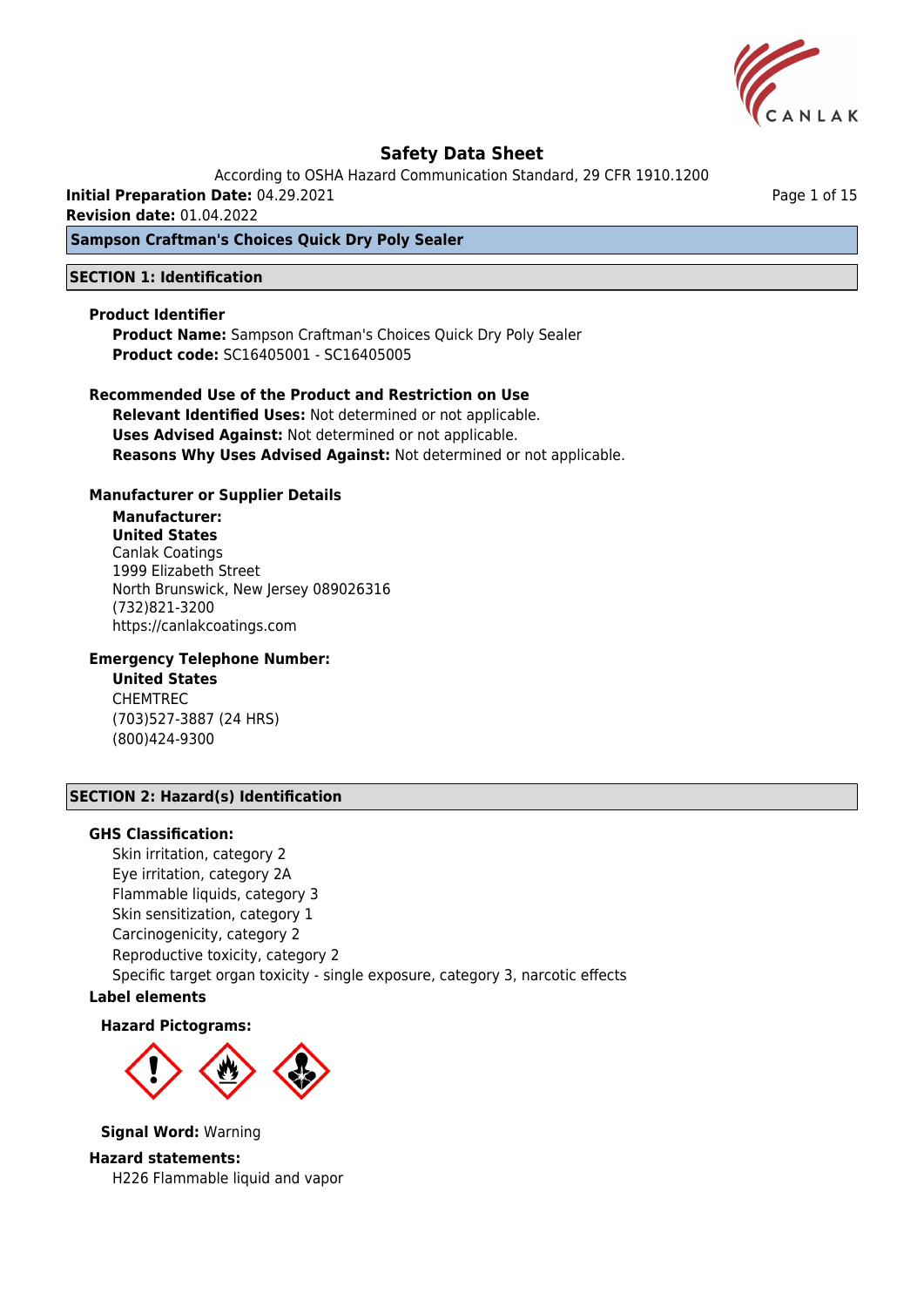According to OSHA Hazard Communication Standard, 29 CFR 1910.1200

**Initial Preparation Date:** 04.29.2021 **Revision date:** 01.04.2022

## **Sampson Craftman's Choices Quick Dry Poly Sealer**

| <b>SECTION 3: Composition/Information on Ingredients</b>                                                    |
|-------------------------------------------------------------------------------------------------------------|
| <b>Hazards Not Otherwise Classified: None</b>                                                               |
| P501 Dispose of contents/container to                                                                       |
| P403+P233 Store in a well-ventilated place. Keep container tightly closed                                   |
| P405 Store locked up                                                                                        |
| P403+P235 Store in a well-ventilated place. Keep cool                                                       |
| P312 Call a POISON CENTER/doctor//if you feel unwell                                                        |
| P304+P340 IF INHALED: Remove victim to fresh air and keep at rest in a position comfortable for breathing   |
| P308+P313 IF exposed or concerned: Get medical advice/attention                                             |
| P363 Wash contaminated clothing before reuse                                                                |
| P333+P313 If skin irritation or rash occurs: Get medical advice/attention                                   |
| P370+P378 In case of fire: Use  to extinguish                                                               |
| water/shower                                                                                                |
| P303+P361+P353 IF ON SKIN (or hair): Take off immediately all contaminated clothing. Rinse skin with        |
| P337+P313 If eye irritation persists: Get medical advice/attention                                          |
| present and easy to do. Continue rinsing                                                                    |
| P305+P351+P338 IF IN EYES: Rinse cautiously with water for several minutes. Remove contact lenses, if       |
| P362 Take off contaminated clothing and wash it before reuse                                                |
| P332+P313 If skin irritation occurs: Get medical advice/attention                                           |
| P321 Specific treatment (see  on this label)                                                                |
| P302+P352 IF ON SKIN: Wash with plenty of water/                                                            |
| P271 Use only outdoors or in a well-ventilated area                                                         |
| P202 Do not handle until all safety precautions have been read and understood                               |
| P201 Obtain special instructions before use                                                                 |
| P272 Contaminated work clothing must not be allowed out of the workplace                                    |
| P261 Avoid breathing dust/fume/gas/mist/vapors/spray                                                        |
| P243 Take precautionary measures against static discharge                                                   |
| P242 Use only non-sparking tools                                                                            |
| P241 Use explosion-proof electrical/ ventilating/ lighting// equipment                                      |
| P240 Ground/bond container and receiving equipment                                                          |
| P233 Keep container tightly closed                                                                          |
| P210 Keep away from heat/sparks/open flames/hot surfaces. No smoking                                        |
| P280 Wear protective gloves/protective clothing/eye protection/face protection                              |
| P264 Wash skin thoroughly after handling                                                                    |
| <b>Precautionary Statements:</b>                                                                            |
| H336 May cause drowsiness or dizziness                                                                      |
| exposure if it is conclusively proven that no other routes of exposure cause the hazard)                    |
| H361 Suspected of damaging fertility or the unborn child (state specific effect if known) (state route of   |
| of exposure cause the hazard)                                                                               |
| H351 Suspected of causing cancer (state route of exposure if it is conclusively proven that no other routes |
| H317 May cause an allergic skin reaction                                                                    |
| H319 Causes serious eye irritation                                                                          |

| Identification            | <b>Name</b>                                 | Weight % |
|---------------------------|---------------------------------------------|----------|
| CAS Number:<br>64742-47-8 | Distillates (petroleum), hydrotreated light | $<$ 46   |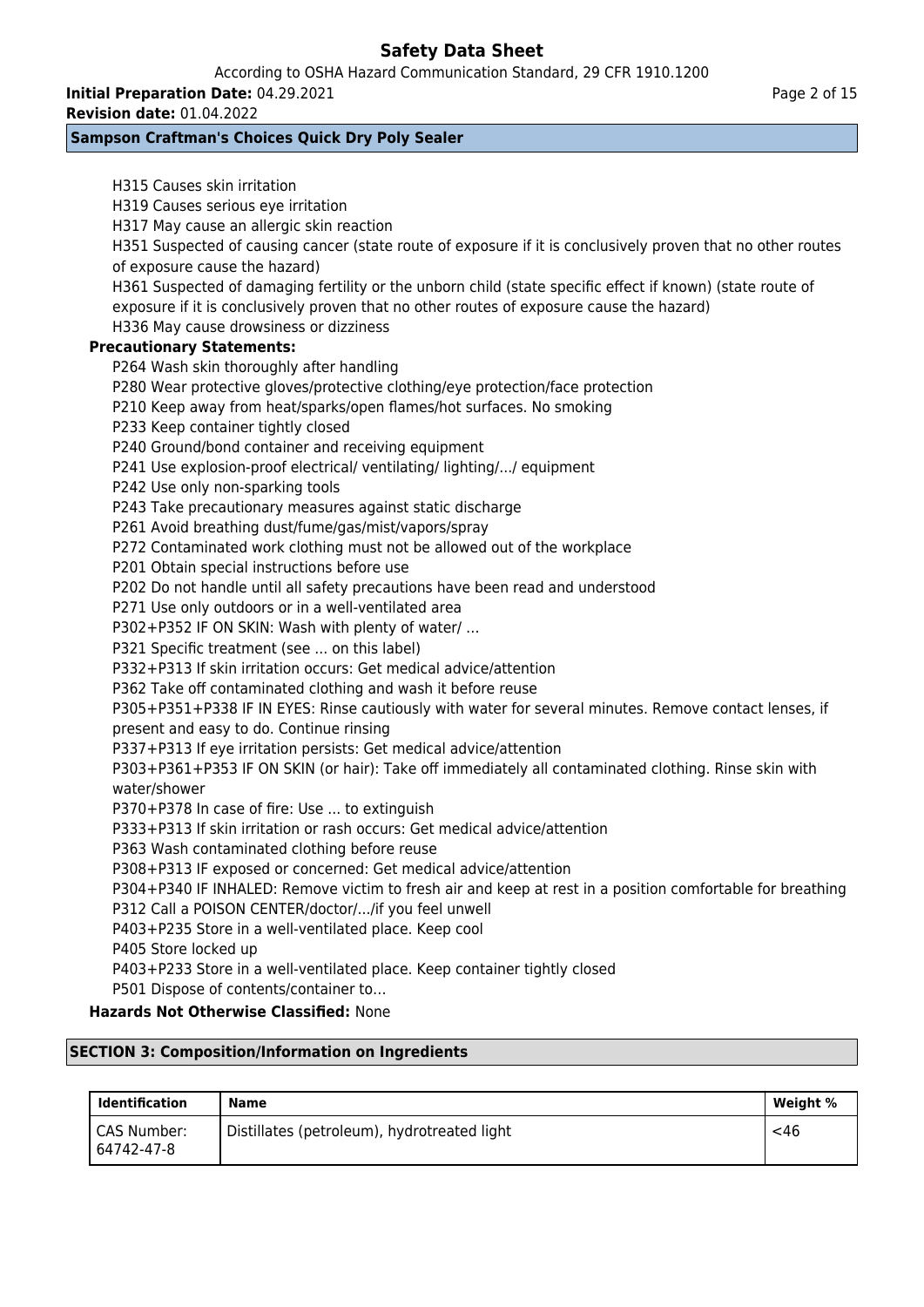## According to OSHA Hazard Communication Standard, 29 CFR 1910.1200

**Initial Preparation Date:** 04.29.2021

#### **Revision date:** 01.04.2022

#### **Sampson Craftman's Choices Quick Dry Poly Sealer**

| <b>CAS Number:</b><br>64742-95-6 | Solvent naphtha (petroleum), light arom. | $<$ 13   |
|----------------------------------|------------------------------------------|----------|
| <b>CAS Number:</b><br>64742-16-1 | Petroleum resins                         | $\leq$ 9 |
| CAS Number:<br>$95 - 63 - 6$     | 1, 2, 4-Trimethylbenzene                 | < 7      |
| CAS Number:<br>25551-13-7        | Trimethylbenzene                         | < 7      |
| <b>CAS Number:</b><br>108-67-8   | Mesitylene                               | $<$ 3    |
| CAS Number:<br>19549-80-5        | 4, 6-Dimethyl-2-heptanone                | < 0.1    |

## **Additional Information:** None

#### **SECTION 4: First Aid Measures**

#### **Description of First Aid Measures**

#### **General Notes:**

Show this Safety Data Sheet to the doctor in attendance.

#### **After Inhalation:**

If inhaled, remove person to fresh air and place in a position comfortable for breathing. Keep person at rest. If breathing is difficult, administer oxygen. If breathing has stopped, provide artificial respiration. If experiencing respiratory symptoms, seek medical advice/attention.

If inhaled, remove person to fresh air and place in a position comfortable for breathing. Keep person at rest. If breathing is difficult, administer oxygen. If breathing has stopped, provide artificial respiration. If symptoms develop or persist, seek medical advice/attention.

### **After Skin Contact:**

Remove contaminated clothing and shoes. Rinse skin with copious amounts of water [shower] for several minutes. Launder contaminated clothing before reuse. If symptoms develop or persist, seek medical advice/attention.

## **After Eye Contact:**

Rinse eyes with plenty of water for several minutes. Remove contact lenses if present and easy to do so. Protect unexposed eye. If symptoms develop or persist, seek medical advice/attention.

Rinse eyes with plenty of gently flowing lukewarm water for 15 minutes. Remove contact lenses if present and easy to do so. Protect unexposed eye. If symptoms develop or persist, seek medical advice/attention.

#### **After Swallowing:**

If swallowed, DO NOT induce vomiting unless told to do so by a physician or poison control center. Rinse mouth with water. Never give anything by mouth to an unconscious person. If spontaneous vomiting occurs, place on the left side with head down to prevent aspiration of liquid into the lungs. If symptoms develop or persist, seek medical advice/attention.

## **Most Important Symptoms and Effects, Both Acute and Delayed**

#### **Acute Symptoms and Effects:**

Skin contact may result in redness, pain, burning and inflammation.

Eye contact may result in irritation, redness, pain, inflammation, itching, burning and tearing. Product is flammable. Exposure to sources of ignition may cause physical injury.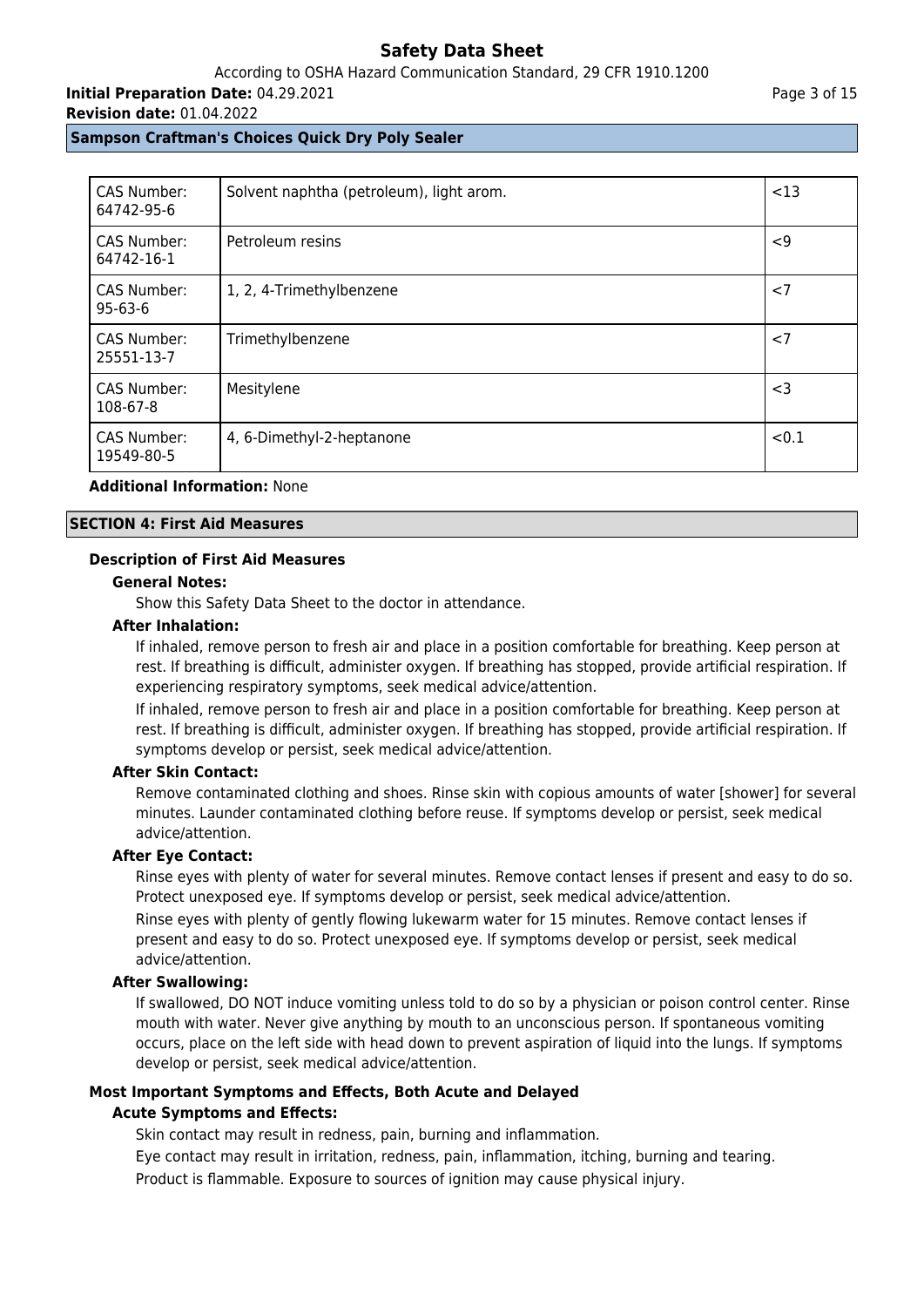**Initial Preparation Date:** 04.29.2021

**Revision date:** 01.04.2022

## **Sampson Craftman's Choices Quick Dry Poly Sealer**

Dermal exposure may cause an allergic skin reaction. Symptoms may include irritation, redness, pain, rash, inflammation, itching, burning and dermatitis.

Inhalation may have adverse effects on the central nervous system. Symptoms may include drowsiness, dizziness, headache, nausea and lowering of consciousness. Acute overexposure via inhalation may result in respiratory distress, confusion and unconsciousness.

## **Delayed Symptoms and Effects:**

Suspected of causing cancer. Effects are dependent on exposure (dose, concentration, contact time). Effects are dependent on exposure (dose, concentration, contact time).

Long term exposure may affect fertility. Symptoms include, but are not limited to: menstrual problems, altered sexual behavior/fertility/ and pregnancy outcome. Long term exposure may also affect development of the unborn child. Symptoms include, but are not limited to: intrauterine growth

retardation, pre-term birth, birth defects and postnatal death.

## **Immediate Medical Attention and Special Treatment**

## **Specific Treatment:**

Overexposure via inhalation requires urgent medical treatment. Skin/eye burns require immediate treatment.

**Notes for the Doctor:**

Treat symptomatically.

## **SECTION 5: Firefighting Measures**

#### **Extinguishing Media**

## **Suitable Extinguishing Media:**

Water mist/fog, carbon dioxide, dry chemical or alcohol resistant foam. Dry chemical, CO2, water spray or alcohol-resistant foam.

## **Unsuitable Extinguishing Media:**

Do not use water jet.

## **Specific Hazards During Fire-Fighting:**

Thermal decomposition may produce irritating/toxic fumes/gases.

Flammable liquid. Will be easily ignitable by heat, sparks or flames. Vapors may form explosive mixtures with air. Vapors may travel to source of ignition and flash back. Most vapors are heavier than air. They will spread along ground and collect in low or confined areas (sewers, basements, tanks). Vapor explosion hazard indoors, outdoors or in sewers. Runoff to sewer may create fire or explosion hazard. Containers may explode when heated. Inhalation or contact with material may irritate or burn skin and eyes. Fire may produce irritating, corrosive and/or toxic gases. Vapors may cause dizziness or suffocation.

## **Special Protective Equipment for Firefighters:**

Fire-fighters should wear appropriate protective equipment and self-contained breathing apparatus (SCBA) with a full-face piece operated in positive pressure mode.

## **Special precautions:**

Avoid contact with skin, eyes, hair and clothing. Do not breathe fumes/gas/mists/aerosols/vapors/dusts. Move containers from fire area if safe to do so. Use water spray/fog for cooling fire exposed containers. Avoid unnecessary run-off of extinguishing media which may cause pollution.

Evacuate non-essential personnel. Ventilate closed spaces before entering. Consider initial evacuation for 300 meters in all directions. If tank/rail car is involved in the fire, ISOLATE for 800 meters in all directions. Fight fire from a maximum distance. Move containers from fire area if you can do it without risk. Use water spray/fog for cooling fire exposed containers. Withdraw immediately in case of rising sound from venting safety devices or discoloration of tank. Always stay away from tanks engulfed in fire. For massive fire, use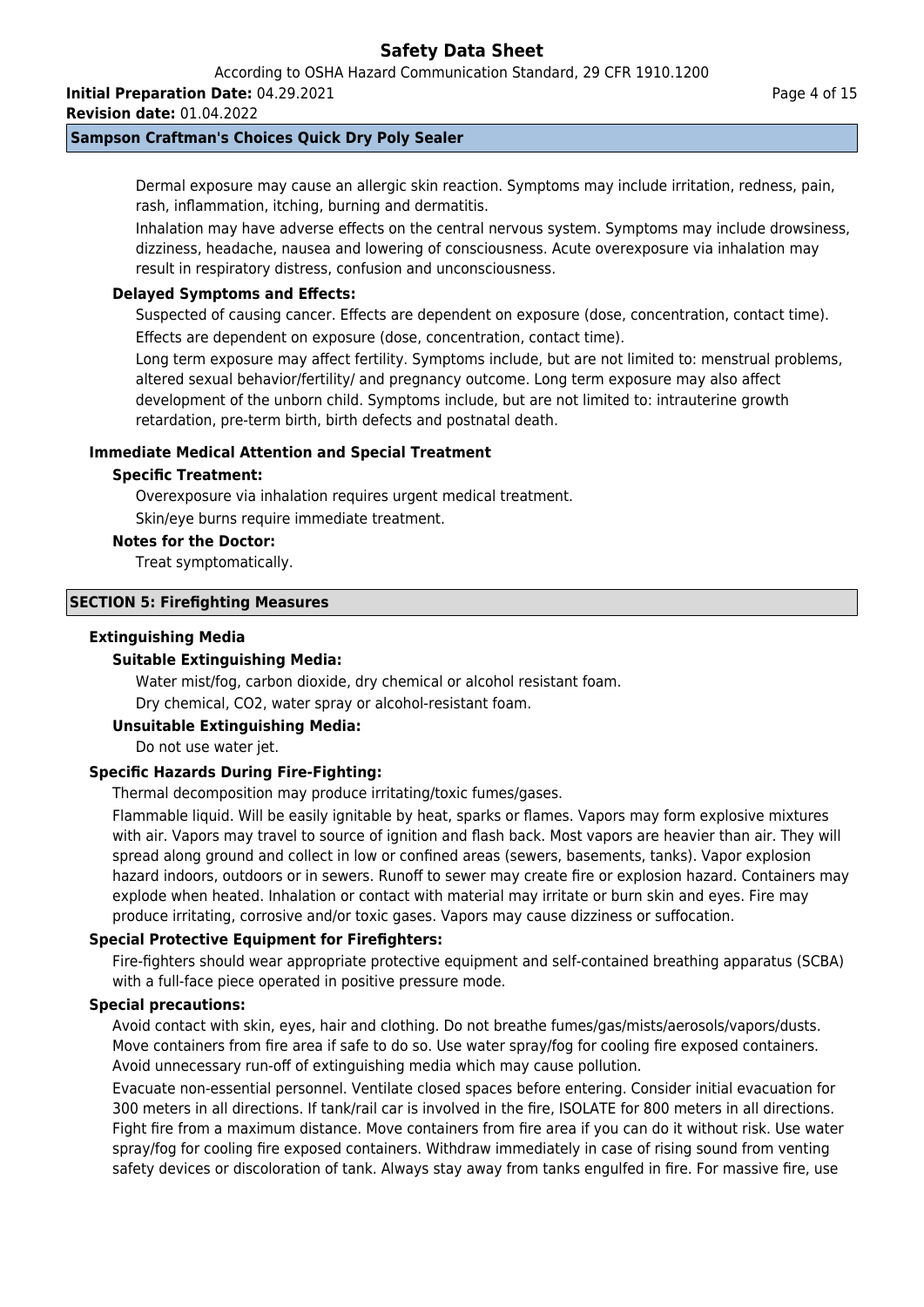**Initial Preparation Date:** 04.29.2021 **Revision date:** 01.04.2022

## **Sampson Craftman's Choices Quick Dry Poly Sealer**

unmanned hose holders or monitor nozzles. If this is impossible, withdraw from area and let fire burn. Stand by, at a safe distance, with extinguisher ready for possible re-ignition. A vapor-suppressing foam may be used to reduce vapors. Avoid unnecessary run-off of extinguishing media which may cause pollution. Do not handle damaged containers unless specialized to do so.

## **SECTION 6: Accidental Release Measures**

## **Personal Precautions, Protective Equipment, and Emergency Procedures:**

Evacuate unnecessary personnel. Ventilate area. Extinguish any sources of ignition. Wear recommended personal protective equipment (see Section 8). Do not get on skin, eyes or on clothing. Avoid breathing mist, vapor, dust, fume and spray. Do not walk through spilled material. Wash thoroughly after handling. Remove contaminated clothing and launder before reuse.

Evacuate unnecessary personnel. Ventilate area. Extinguish any sources of ignition. Wear recommended personal protective equipment (see Section 8). Avoid contact with skin, eyes and clothing. Avoid breathing mist, vapor, dust, fume and spray. Do not walk through spilled material. Wash thoroughly after handling. Evacuate unnecessary personnel. Ventilate area. Extinguish any sources of ignition. All equipment used when handling the product must be grounded. Wear recommended personal protective equipment (see Section 8). Avoid contact with skin, eyes and clothing. Avoid breathing mist, vapor, dust, fume and spray. Do not walk through spilled material. Wash thoroughly after handling.

## **Environmental Precautions:**

Prevent further leakage or spillage if safe to do so. Prevent from reaching drains, sewers and waterways. Discharge into the environment must be avoided.

## **Methods and Material for Containment and Cleaning Up:**

Do not touch damaged containers or spilled material unless wearing appropriate personal protective clothing. Avoid breathing dust, mist, fumes, vapors or spray. Stop leak if you can do it without risk. Contain and collect spillage and place in suitable container for future disposal. Dispose of in accordance with all applicable regulations (see Section 13).

Do not touch damaged containers or spilled material unless wearing appropriate personal protective clothing. Stop leak if you can do it without risk. Contain and collect spillage and place in suitable container for future disposal. Dispose of in accordance with all applicable regulations (see Section 13).

Do not touch damaged containers or spilled material unless wearing appropriate personal protective clothing. Stop leak if you can do it without risk. A vapor-suppressing foam may be used to reduce vapors. Absorb or cover with dry earth, sand or other non-combustible material and transfer to containers for future disposal. Dispose of in accordance with all applicable regulations (see Section 13).

## **Reference to Other Sections:**

For personal protective equipment see Section 8. For disposal see Section 13.

## **SECTION 7: Handling and Storage**

## **Precautions for Safe Handling:**

Use appropriate personal protective equipment (see Section 8). Use only with adequate ventilation. Avoid breathing mist/vapor/spray/dust. Do not eat, drink, smoke, or use personal products when handling chemical substances. Avoid contact with skin, eyes and clothing. Wash affected areas thoroughly after handling. Keep away from incompatible materials (See Section 10). Keep containers tightly closed when not in use.

Keep away from heat, hot surfaces, sparks, open flames and other ignition sources. No smoking. Use explosion-proof electrical, ventilating and lighting equipment. Take action to prevent static discharges. Handle containers with caution. Use appropriate personal protective equipment (see Section 8). Use only with adequate ventilation. Avoid breathing mist/vapor/spray/dust. Do not eat, drink, smoke, or use personal products when handling chemical substances. Avoid contact with skin, eyes and clothing. Wash affected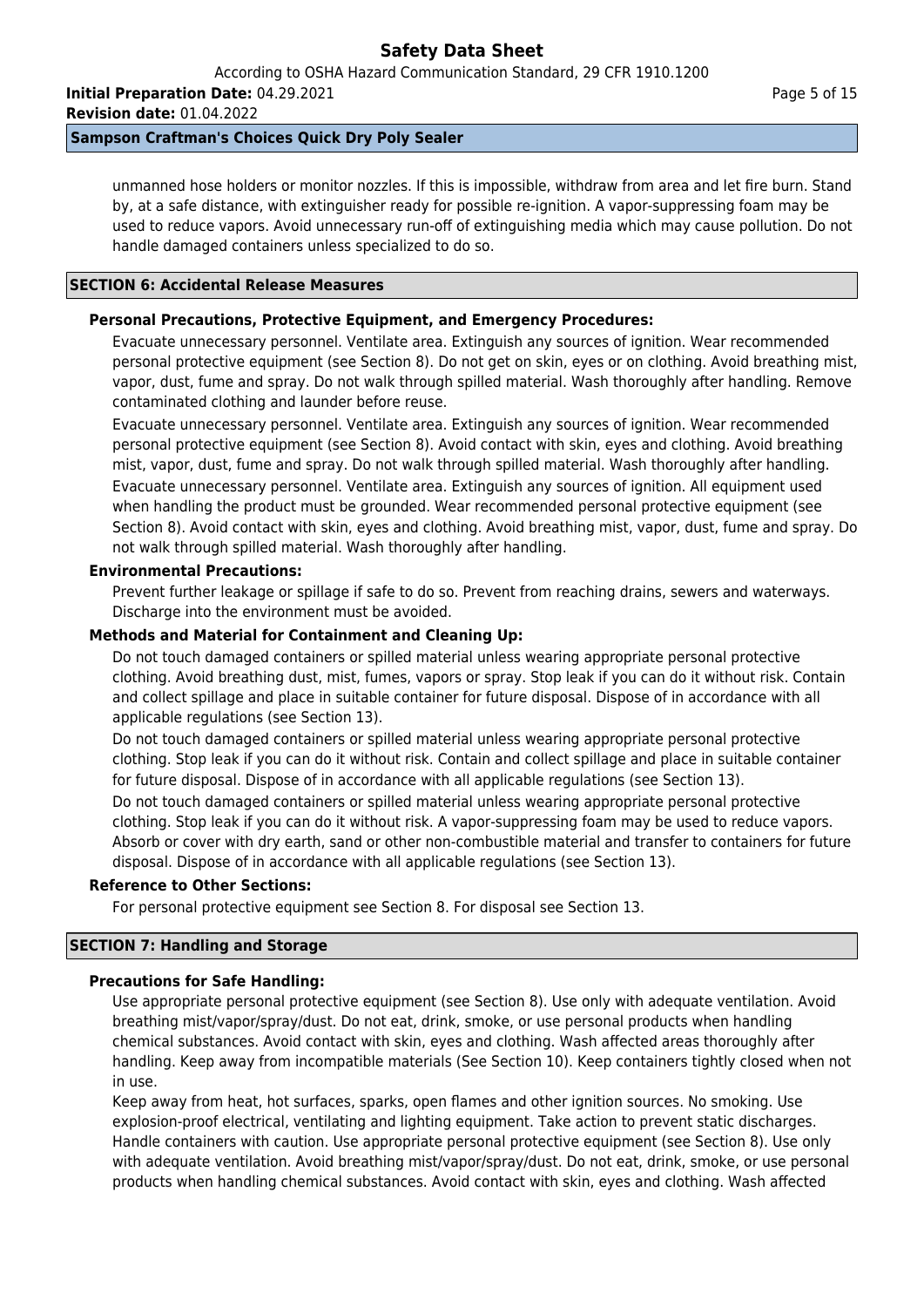**Initial Preparation Date:** 04.29.2021

**Revision date:** 01.04.2022

## **Sampson Craftman's Choices Quick Dry Poly Sealer**

areas thoroughly after handling. Keep away from incompatible materials (See Section 10). Keep containers tightly closed when not in use.

## **Conditions for Safe Storage, Including Any Incompatibilities:**

Store in cool, dry, well-ventilated location out of direct sunlight. Keep away from food and beverages. Protect from freezing and physical damage. Store away from heat, open flames and other sources of ignition. Keep container tightly sealed. Store away from incompatible materials (See Section 10).

## **SECTION 8: Exposure Controls/Personal Protection**

Only those substances with limit values have been included below.

#### **Occupational Exposure Limit Values:**

| <b>Country (Legal Basis)</b> | <b>Substance</b>                            | <b>Identifier</b> | <b>Permissible concentration</b>                                                                        |
|------------------------------|---------------------------------------------|-------------------|---------------------------------------------------------------------------------------------------------|
| <b>NIOSH</b>                 | 1, 2, 4-Trimethylbenzene                    | $95 - 63 - 6$     | REL: 25 ppm (10-hour workday)                                                                           |
|                              | 1, 2, 4-Trimethylbenzene                    | $95 - 63 - 6$     | REL: 125 mg/m <sup>3</sup> (10-hour<br>workday)                                                         |
|                              | Mesitylene                                  | 108-67-8          | REL: 25 ppm (10-hour workday)                                                                           |
|                              | Mesitylene                                  | 108-67-8          | REL: 125 mg/m <sup>3</sup> (10-hour<br>workday)                                                         |
|                              | Trimethylbenzene                            | 25551-13-7        | REL: 125 mg/m <sup>3</sup> (25 ppm)                                                                     |
|                              | Distillates (petroleum), hydrotreated light | 64742-47-8        | REL-TWA: 350 mg/m <sup>3</sup> (up tp 10 hr<br>[petroleum distillates, naphtha])                        |
|                              | Distillates (petroleum), hydrotreated light | 64742-47-8        | Ceiling Limit: 1800 mg/m <sup>3</sup> ([15<br>min] petroleum distillates,<br>naphtha)                   |
|                              | Distillates (petroleum), hydrotreated light | 64742-47-8        | REL-TWA: 100 mg/m <sup>3</sup> (up to 10 hr<br>[kerosene])                                              |
|                              | 1, 2, 4-Trimethylbenzene                    | $95 - 63 - 6$     | REL: 125 mg/m <sup>3</sup> (25 ppm)                                                                     |
| <b>ACGIH</b>                 | 1, 2, 4-Trimethylbenzene                    | $95 - 63 - 6$     | 8-Hour TWA: 25 ppm                                                                                      |
|                              | Mesitylene                                  | 108-67-8          | 8-Hour TWA: 25 ppm                                                                                      |
|                              | Trimethylbenzene                            | 25551-13-7        | Daily Exposure Limit: 25 ppm<br>(TLV-TWA)                                                               |
|                              | Distillates (petroleum), hydrotreated light | 64742-47-8        | TLV-TWA: 200 mg/m <sup>3</sup> (Kerosene<br>and jet-fuels [non-aerosol], as<br>total hydrocarbon vapor) |
| <b>OSHA</b>                  | 1, 2, 4-Trimethylbenzene                    | 95-63-6           | 8-Hour TWA: 25 ppm                                                                                      |
|                              | 1, 2, 4-Trimethylbenzene                    | 95-63-6           | 8-Hour TWA: 125 mg/m <sup>3</sup>                                                                       |
|                              | Mesitylene                                  | 108-67-8          | 8-Hour TWA: 25 ppm                                                                                      |
|                              | Mesitylene                                  | 108-67-8          | 8-Hour TWA: 125 mg/m <sup>3</sup>                                                                       |
|                              | Trimethylbenzene                            | 25551-13-7        | REL: 125 mg/m <sup>3</sup> (25 ppm)                                                                     |
|                              | Distillates (petroleum), hydrotreated light | 64742-47-8        | 8-Hour TWA-PEL: 2000 mg/m <sup>3</sup> (500)<br>ppm [aliphatic hydrocarbons])                           |
| United States(California)    | Distillates (petroleum), hydrotreated light | 64742-47-8        | 8-Hour TWA-PEL: 1600 mg/m <sup>3</sup> (400)<br>ppm [aliphatic hydrocarbons])                           |
|                              | 1, 2, 4-Trimethylbenzene                    | 95-63-6           | 8-Hour TWA: 25 ppm                                                                                      |
|                              | Mesitylene                                  | 108-67-8          | 8-Hour TWA: 25 ppm                                                                                      |

## **Biological Limit Values:**

No biological exposure limits noted for the ingredient(s).

## **Information on Monitoring Procedures:**

Not determined or not applicable.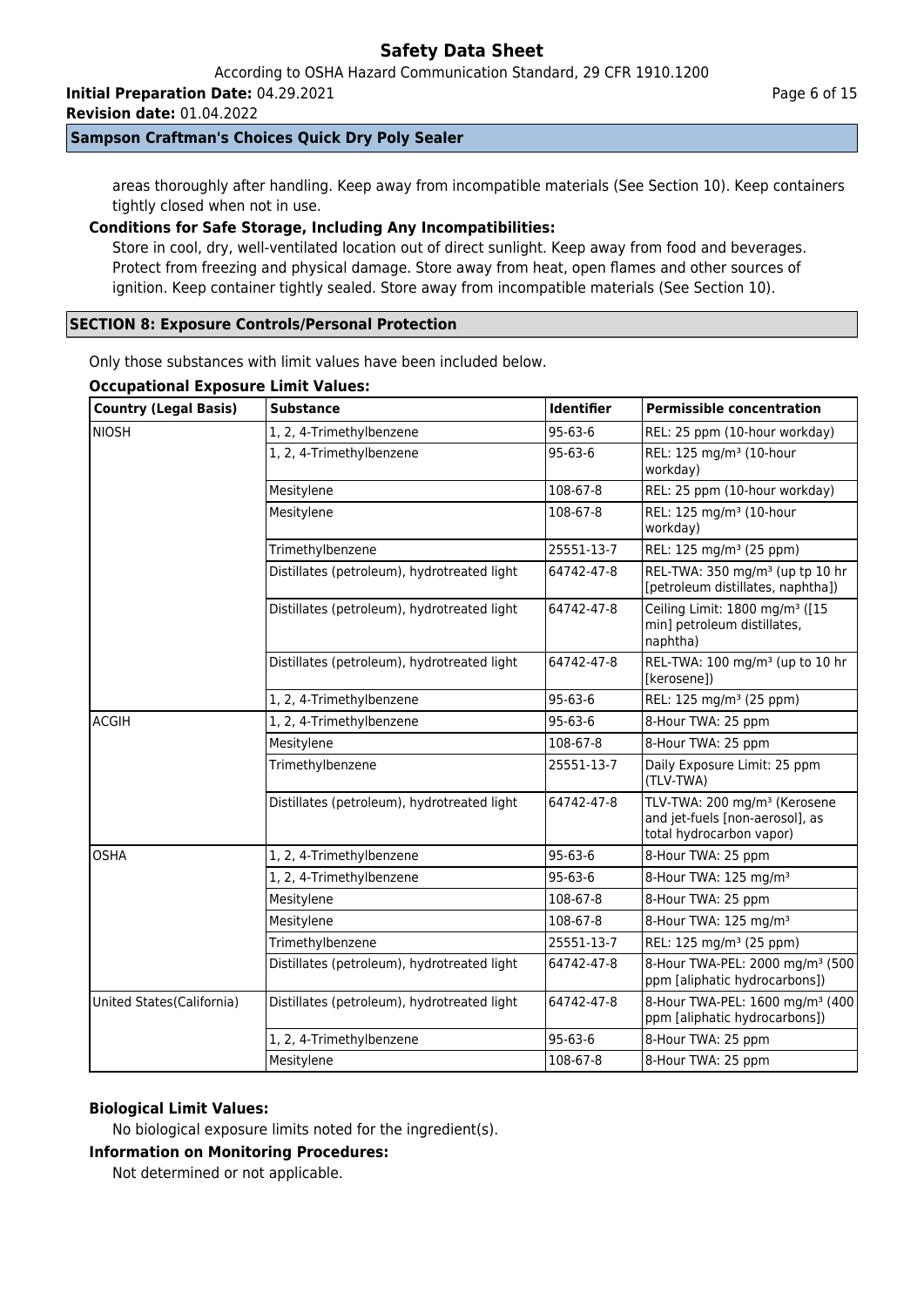According to OSHA Hazard Communication Standard, 29 CFR 1910.1200

**Initial Preparation Date:** 04.29.2021

**Revision date:** 01.04.2022

## **Sampson Craftman's Choices Quick Dry Poly Sealer**

## **Appropriate Engineering Controls:**

Emergency eye wash stations and safety showers should be available in the immediate vicinity of use or handling. Provide adequate ventilation to maintain the airborne concentrations of vapor, mists, and/or dusts below the applicable workplace exposure limits, while observing recognized national standards (or equivalent).

## **Personal Protection Equipment**

## **Eye and Face Protection:**

Safety glasses or goggles. Use eye protection equipment that has been tested and approved by recognized national standards (or equivalent).

#### **Skin and Body Protection:**

Chemical resistant, impervious gloves approved by the appropriate standards. Gloves must be inspected prior to use. Avoid skin contact with used gloves. Appropriate techniques should be used to remove used gloves and contaminated clothing. Personal protective equipment for the body should be selected based on the task being performed and the risks involved and should be approved by a specialist before handling this product. Ensure that all personal protective equipment is approved by recognized national standards (or equivalent).

#### **Respiratory Protection:**

If engineering controls do not maintain airborne concentrations below the applicable workplace exposure limits, or to an acceptable level (if exposure limits have not been established), a respirator approved by recognized national standards (or equivalent) must be worn.

If engineering controls do not maintain airborne concentrations below the applicable workplace exposure limits, or to an acceptable level (if exposure limits have not been established), a respirator approved by recognized national standards (or equivalent) must be worn. Use a positive pressure air supplied respirator if there is any potential for an uncontrolled release, exposure levels are not known, or any other circumstances where air purifying respirators may not provide adequate protection.

#### **General Hygienic Measures:**

When handling chemical products, do not eat, drink or smoke. Wash hands after handling, before breaks, and at the end of the workday. Avoid contact with skin, eyes and clothing. Wash contaminated clothing before reuse. Perform routine housekeeping.

## **SECTION 9: Physical and Chemical Properties**

## **Information on Basic Physical and Chemical Properties**

| <b>Appearance</b>                         | Amber Liquid                      |
|-------------------------------------------|-----------------------------------|
| <b>Odor</b>                               | Mild                              |
| Odor threshold                            | INot determined or not available. |
| ∣pH                                       | INot determined or not available. |
| <b>Melting point/freezing point</b>       | Not determined or not available.  |
| Initial boiling point/range               | 161 - 198 °C                      |
| Flash point (closed cup)                  | $>$ 38 °C                         |
| <b>Evaporation rate</b>                   | Not determined or not available.  |
| <b>Flammability (solid, gas)</b>          | Not determined or not available.  |
| <b>Upper flammability/explosive limit</b> | Not determined or not available.  |
| Lower flammability/explosive limit        | $0.75 - 1.2%$                     |
| <b>Vapor pressure</b>                     | Heavier than the Air              |
| Vapor density                             | INot determined or not available. |
| <b>Density</b>                            | 8.22 Lb lb/gal                    |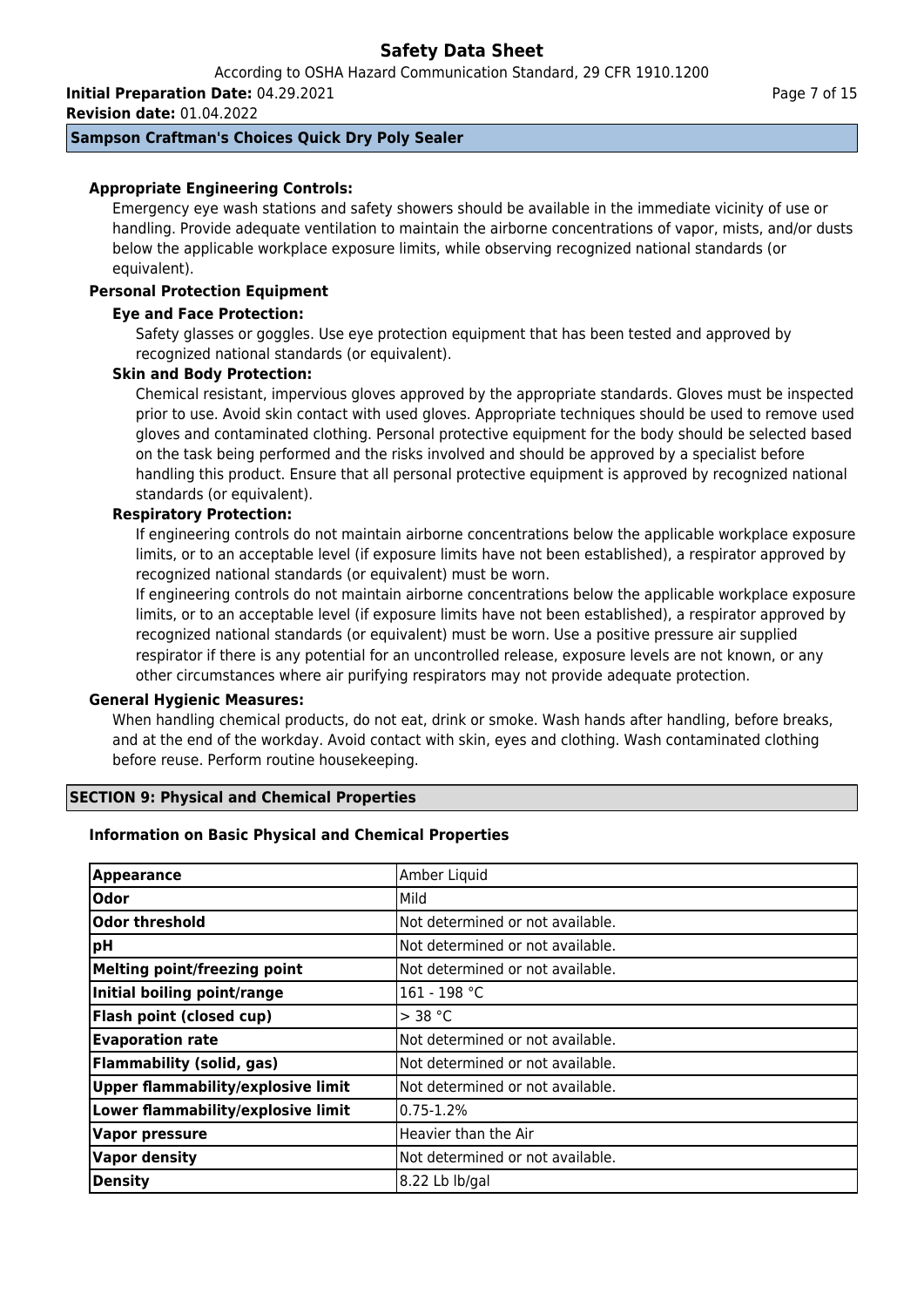According to OSHA Hazard Communication Standard, 29 CFR 1910.1200 **Initial Preparation Date:** 04.29.2021

**Revision date:** 01.04.2022

**Sampson Craftman's Choices Quick Dry Poly Sealer**

| Relative density                        | $0.88 + 0.02$                     |
|-----------------------------------------|-----------------------------------|
| <b>Solubilities</b>                     | INot determined or not available. |
| Partition coefficient (n-octanol/water) | Not determined or not available.  |
| <b>Auto/Self-ignition temperature</b>   | INot determined or not available. |
| Decomposition temperature               | Not determined or not available.  |
| <b>Dynamic viscosity</b>                | Not determined or not available.  |
| Kinematic viscosity                     | INot determined or not available. |
| <b>Explosive properties</b>             | lNot determined or not available. |
| <b>Oxidizing properties</b>             | Not determined or not available.  |

## **SECTION 10: Stability and Reactivity**

#### **Reactivity:**

Not reactive under recommended handling and storage conditions.

#### **Chemical Stability:**

Stable under recommended handling and storage conditions.

## **Possibility of Hazardous Reactions:**

Hazardous reactions are not anticipated under recommended conditions of handling and storage.

#### **Conditions to Avoid:**

Extreme heat, open flames, hot surfaces, sparks, ignition sources and incompatible materials. Extreme heat, open flames, hot surfaces, sparks, ignition sources, static electricity and incompatible materials. Vapor accumulation in low or confined areas.

#### **Incompatible Materials:**

None known.

#### **Hazardous Decomposition Products:**

Under normal conditions of storage and use, hazardous decomposition products should not be produced.

#### **SECTION 11: Toxicological Information**

#### **Acute Toxicity**

**Assessment:** Based on available data, the classification criteria are not met.

**Product Data:** No data available.

## **Substance Data:**

| <b>Name</b>              | Route       | Result                                  |  |
|--------------------------|-------------|-----------------------------------------|--|
| 1, 2, 4-Trimethylbenzene | linhalation | LC50 Rat: 18,000 mg/m <sup>3</sup>      |  |
|                          | oral        | LD50 Rat: 6000 mg/kg                    |  |
|                          | ldermal     | LD50 Rat: > 3440 mg/kg                  |  |
| Mesitylene               | oral        | LD50 Rat: 6000 mg/kg                    |  |
|                          | inhalation  | LC50 Rat: 10200 mg/m <sup>3</sup> (4 h) |  |
| Distillates (petroleum), | oral        | LD50 Rat: >5000 mg/kg                   |  |
| hydrotreated light       | dermal      | LD50 Rabbit: >2000 mg/kg                |  |
|                          | Inhalation  | LC50 Rat: >5.28 mg/L (4 hr [vapor])     |  |
| Petroleum resins         | oral        | LD50 Rat: >2000 mg/kg                   |  |
| Trimethylbenzene         | oral        | LD50 Rat: 8970 mg/kg                    |  |

#### **Skin Corrosion/Irritation**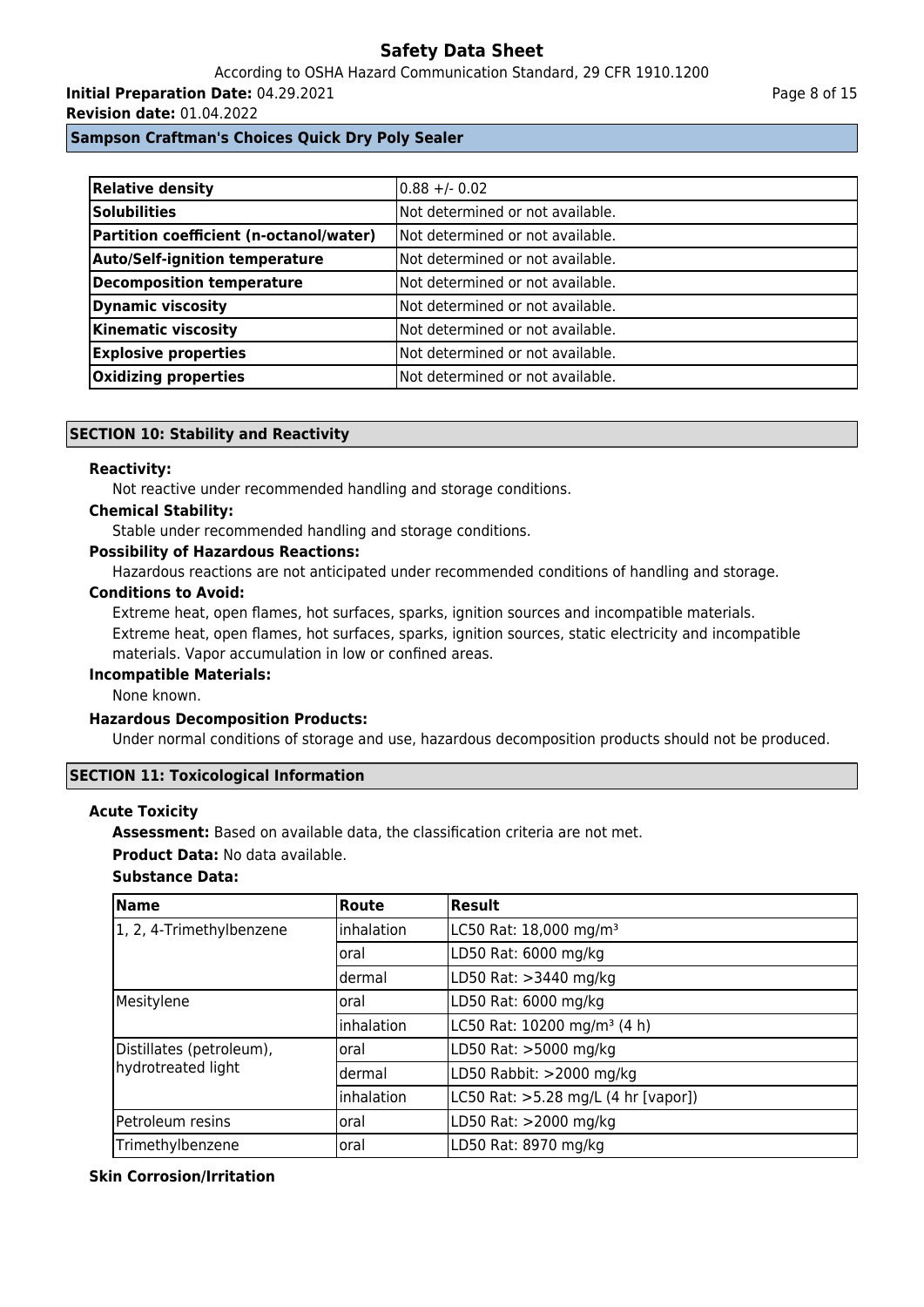## According to OSHA Hazard Communication Standard, 29 CFR 1910.1200

**Initial Preparation Date:** 04.29.2021 **Revision date:** 01.04.2022

## **Sampson Craftman's Choices Quick Dry Poly Sealer**

#### **Assessment:**

Causes skin irritation.

#### **Product Data:**

No data available.

#### **Substance Data:**

| <b>Name</b>                       | <b>Result</b>                   |
|-----------------------------------|---------------------------------|
| $\vert 1, 2, 4$ -Trimethylbenzene | Causes skin irritation.         |
| Mesitylene                        | Causes skin irritation.         |
| Trimethylbenzene                  | <b>ICauses skin irritation.</b> |

#### **Serious Eye Damage/Irritation**

#### **Assessment:**

Causes serious eye irritation.

#### **Product Data:**

No data available.

#### **Substance Data:**

| <b>Name</b>              | <b>Result</b>                  |
|--------------------------|--------------------------------|
| 1, 2, 4-Trimethylbenzene | Causes serious eye irritation. |
| Mesitylene               | Causes serious eye irritation. |
| Trimethylbenzene         | Causes serious eye irritation. |

## **Respiratory or Skin Sensitization**

#### **Assessment:**

May cause an allergic skin reaction.

#### **Product Data:**

No data available.

## **Substance Data:** No data available.

**Carcinogenicity**

#### **Assessment:**

Suspected of causing cancer.

**Product Data:** No data available.

## **Substance Data:**

| <b>Name</b>                                 | Species | Result                                                                                                                                                                                                                                                               |
|---------------------------------------------|---------|----------------------------------------------------------------------------------------------------------------------------------------------------------------------------------------------------------------------------------------------------------------------|
| Solvent naphtha (petroleum),<br>light arom. |         | Not applicable. May cause cancer. Animals exposed to high levels of some<br>petroleum products have developed liver and kidney<br>tumors. Occupationally exposed people in the petroleum<br>refining industry have an increased risk of skin cancer and<br>leukemia. |

### **International Agency for Research on Cancer (IARC):**

| Name                                           | Classification |
|------------------------------------------------|----------------|
| Solvent naphtha (petroleum),<br>light arom.    | Not Applicable |
| Distillates (petroleum),<br>hydrotreated light | Not Applicable |
| 1, 2, 4-Trimethylbenzene                       | Not Applicable |
|                                                | Not Applicable |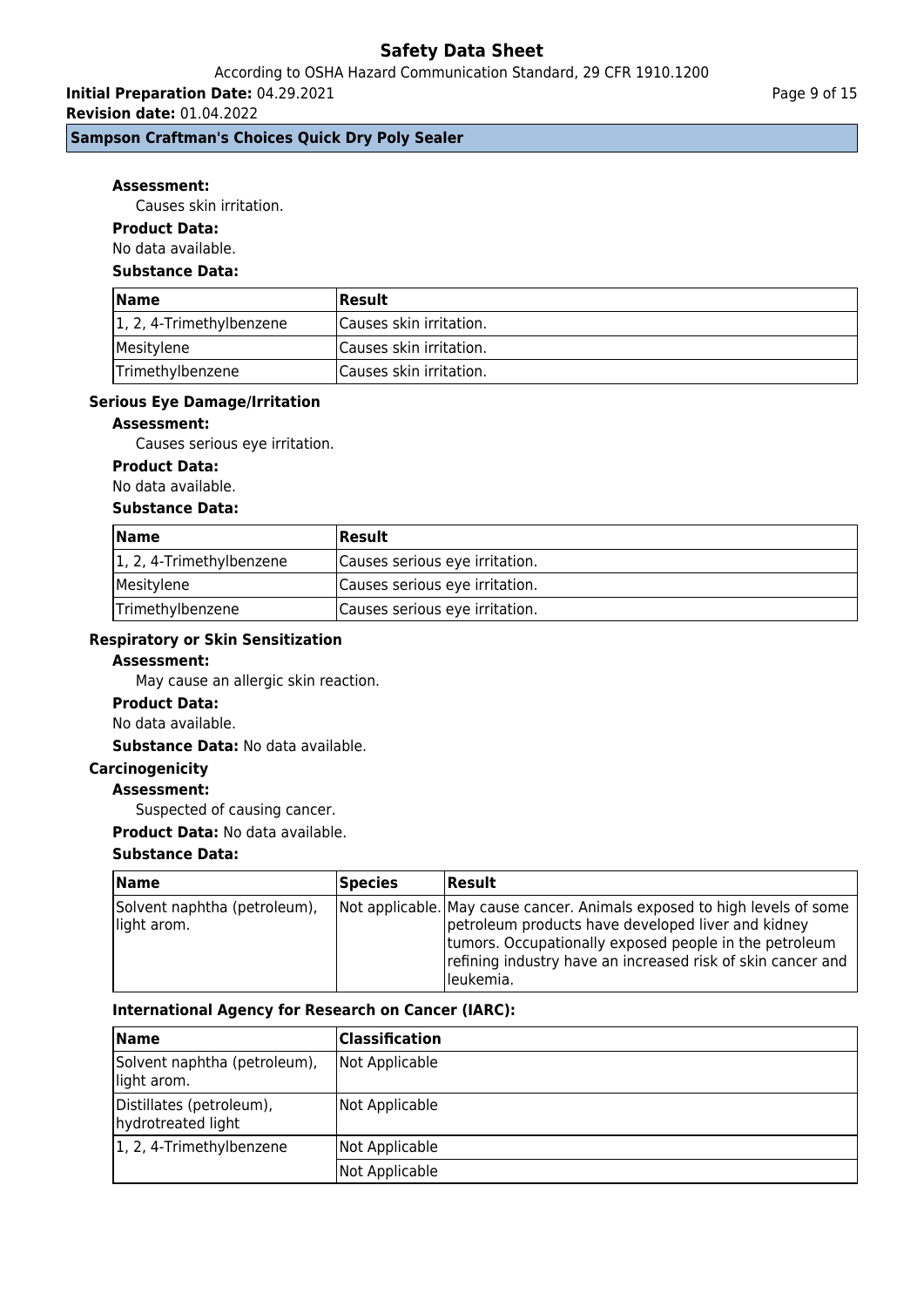## According to OSHA Hazard Communication Standard, 29 CFR 1910.1200

**Initial Preparation Date:** 04.29.2021

**Revision date:** 01.04.2022

## **Sampson Craftman's Choices Quick Dry Poly Sealer**

| <b>Name</b>               | <b>Classification</b> |
|---------------------------|-----------------------|
| Mesitylene                | Not Applicable        |
| Trimethylbenzene          | Not Applicable        |
| 4, 6-Dimethyl-2-heptanone | Not Applicable        |

### **National Toxicology Program (NTP):**

| Name                                           | Classification |
|------------------------------------------------|----------------|
| Solvent naphtha (petroleum),<br>light arom.    | Not Applicable |
| Distillates (petroleum),<br>hydrotreated light | Not Applicable |
| 1, 2, 4-Trimethylbenzene                       | Not Applicable |
|                                                | Not Applicable |
| Mesitylene                                     | Not Applicable |
| Trimethylbenzene                               | Not Applicable |
| 4, 6-Dimethyl-2-heptanone                      | Not Applicable |

## **OSHA Carcinogens:** Not applicable

### **Germ Cell Mutagenicity**

**Assessment:** Based on available data, the classification criteria are not met.

#### **Product Data:**

No data available.

#### **Substance Data:**

| <b>Name</b>                                 | <b>Result</b>              |  |
|---------------------------------------------|----------------------------|--|
| Solvent naphtha (petroleum),<br>light arom. | May cause genetic defects. |  |

## **Reproductive Toxicity**

## **Assessment:**

Suspected of damaging fertility or the unborn child.

#### **Product Data:**

No data available.

### **Substance Data:** No data available.

## **Specific Target Organ Toxicity (Single Exposure)**

#### **Assessment:**

May cause drowsiness or dizziness.

## **Product Data:**

No data available.

## **Substance Data:**

| <b>Name</b>              | <b> Result</b>                    |  |
|--------------------------|-----------------------------------|--|
| 1, 2, 4-Trimethylbenzene | May cause respiratory irritation. |  |
| Mesitylene               | May cause respiratory irritation. |  |

## **Specific Target Organ Toxicity (Repeated Exposure)**

**Assessment:** Based on available data, the classification criteria are not met.

#### **Product Data:**

No data available.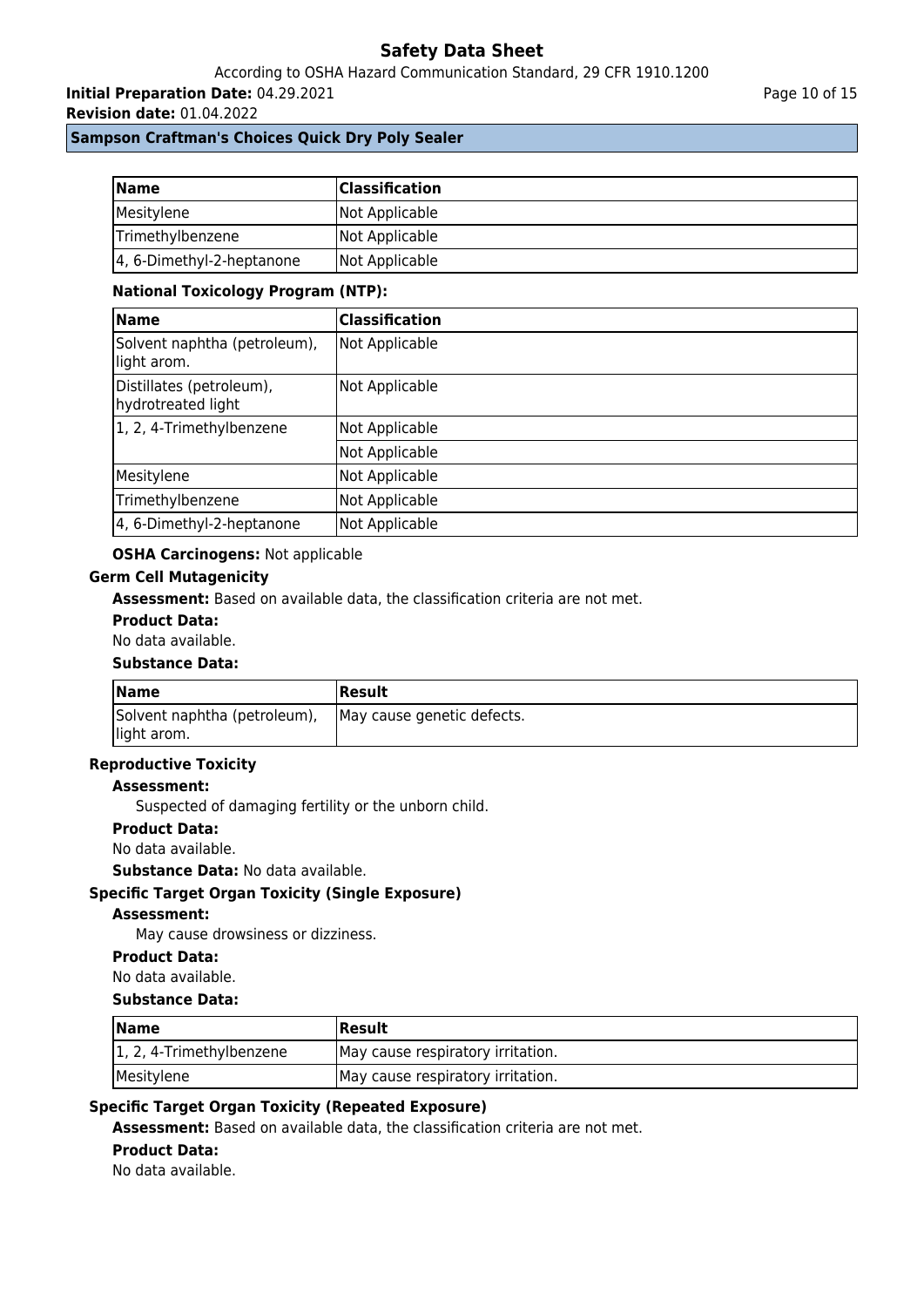## According to OSHA Hazard Communication Standard, 29 CFR 1910.1200

**Initial Preparation Date:** 04.29.2021

**Revision date:** 01.04.2022

## **Sampson Craftman's Choices Quick Dry Poly Sealer**

**Substance Data:** No data available.

## **Aspiration toxicity**

**Assessment:** Based on available data, the classification criteria are not met.

### **Product Data:**

No data available.

## **Substance Data:**

| <b>Name</b>                                    | <b>Result</b>                                 |
|------------------------------------------------|-----------------------------------------------|
| 1, 2, 4-Trimethylbenzene                       | May be fatal if swallowed and enters airways. |
| Mesitylene                                     | Maybe fatal if swallowed and enters airways.  |
| Distillates (petroleum),<br>hydrotreated light | May be fatal if swallowed and enters airways. |
| Solvent naphtha (petroleum),<br>light arom.    | May be fatal if swallowed and enters airways. |

## **Information on Likely Routes of Exposure:**

No data available.

## **Symptoms Related to the Physical, Chemical, and Toxicological Characteristics:**

# No data available.

**Other Information:**

No data available.

## **SECTION 12: Ecological Information**

## **Acute (Short-Term) Toxicity**

**Assessment:** Based on available data, the classification criteria are not met.

**Product Data:** No data available.

## **Substance Data:**

| Name                                           | Result                                                                |  |
|------------------------------------------------|-----------------------------------------------------------------------|--|
| 1, 2, 4-Trimethylbenzene                       | Fish LC50 Pimephales promelas: 7.72 mg/L (96 hours)                   |  |
| Mesitylene                                     | Fish LC50 Carassius auratus: 12.52 mg/L (96 hours)                    |  |
| Distillates (petroleum),<br>hydrotreated light | Fish LC50 Lepomis macrochirus: 2.2 mg/L (96 hr)                       |  |
|                                                | Aquatic Invertebrates EC50 Daphnia magna: 1.4 mg/L (48 hr)            |  |
|                                                | Aquatic Plants EC50 Pseudokirchneriella subcapitata: 6.7 mg/L (72 hr) |  |
| Petroleum resins                               | Aquatic Invertebrates EC50 Daphnia magna: 100 mg/L (48 hours)         |  |

## **Chronic (Long-Term) Toxicity**

**Assessment:** Based on available data, the classification criteria are not met.

**Product Data:** No data available.

## **Substance Data:**

| <b>Name</b>                                    | Result                                                       |
|------------------------------------------------|--------------------------------------------------------------|
| 1, 2, 4-Trimethylbenzene                       | Fish NOEC Various: 0.396 mg/L (30 days)                      |
| Mesitylene                                     | Aquatic Invertebrates NOEC Daphnia magna: 0.4 mg/L (21 days) |
| Distillates (petroleum),<br>hydrotreated light | Aquatic Invertebrates EC50 Daphnia magna: 0.81 mg/L (21 d)   |

## **Persistence and Degradability**

**Product Data:** No data available. **Substance Data:**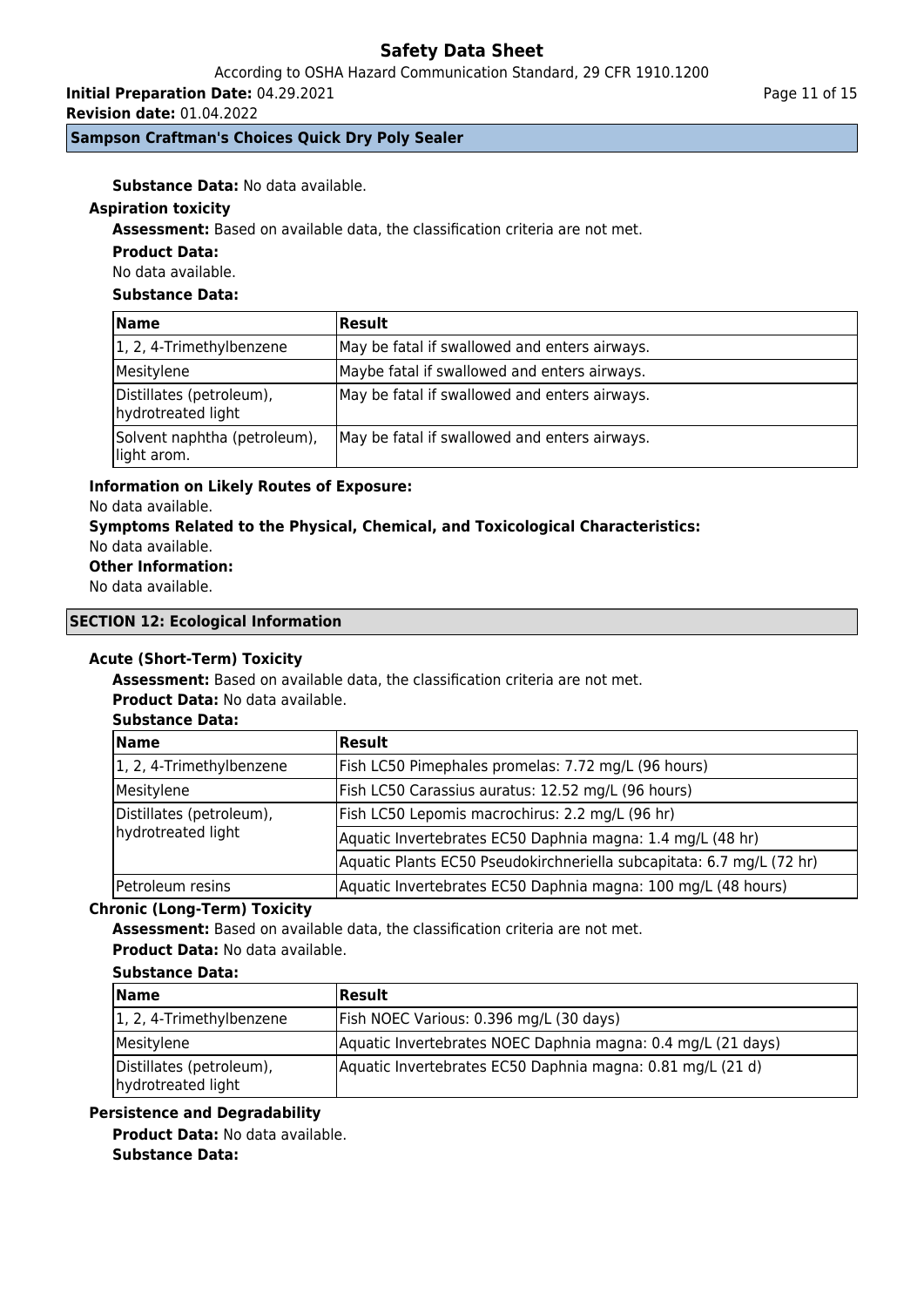## According to OSHA Hazard Communication Standard, 29 CFR 1910.1200

**Initial Preparation Date:** 04.29.2021

**Revision date:** 01.04.2022

## **Sampson Craftman's Choices Quick Dry Poly Sealer**

| <b>Name</b>                                    | Result                                                           |  |
|------------------------------------------------|------------------------------------------------------------------|--|
| 1, 2, 4-Trimethylbenzene                       | Readily biodegradable, but failing 10-day window.                |  |
| Mesitylene                                     | Readily biodegradable but failing 10-day window.                 |  |
| Petroleum resins                               | Not readily biodegradable.                                       |  |
| Distillates (petroleum),<br>hydrotreated light | Substance is considered to be inherently biodegradable in water. |  |

#### **Bioaccumulative Potential**

### **Product Data:** No data available.

#### **Substance Data:**

| <b>Name</b>                                    | Result                                                                                                                                                              |
|------------------------------------------------|---------------------------------------------------------------------------------------------------------------------------------------------------------------------|
| $\vert 1, 2, 4$ -Trimethylbenzene              | Substance not expected to bioaccumulate (calculated BCF: 243).                                                                                                      |
| Mesitylene                                     | Substance has low bioaccumulation potential (BCF: 342, Log kow: 3.42).                                                                                              |
| Distillates (petroleum),<br>hydrotreated light | This substance is a hydrocarbon UVCB. Standard tests for this endpoint are<br>intended for single substances and are not appropriate for this complex<br>substance. |

## **Mobility in Soil**

## **Product Data:** No data available.

## **Substance Data:**

| ----------------                               |                                                                                                                                                                      |
|------------------------------------------------|----------------------------------------------------------------------------------------------------------------------------------------------------------------------|
| Name                                           | <b>Result</b>                                                                                                                                                        |
| 1, 2, 4-Trimethylbenzene                       | Slightly Mobile (log Koc: 3.04)                                                                                                                                      |
| Distillates (petroleum),<br>hydrotreated light | This substance is a hydrocarbon UVCB. Standard tests for this endpoint are<br>intended for single substances and are not appropriate for this complex<br>Isubstance. |

## **Results of PBT and vPvB assessment**

#### **Product Data:**

**PBT assessment:** This product does not contain any substances that are assessed to be a PBT. **vPvB assessment:** This product does not contain any substances that are assessed to be a vPvB.

## **Substance Data:**

## **PBT assessment:**

| 1, 2, 4-Trimethylbenzene                       | This substance is not PBT.                                                                                                              |  |
|------------------------------------------------|-----------------------------------------------------------------------------------------------------------------------------------------|--|
| Mesitylene                                     | Substance is not PBT.                                                                                                                   |  |
| Distillates (petroleum),<br>hydrotreated light | This substance is a UVCB and does not contain constituents included in<br>the SVHC candidate list as PBT at concentrations above 0.1%.  |  |
| vPvB assessment:                               |                                                                                                                                         |  |
| 1, 2, 4-Trimethylbenzene                       | This substance is not vPvB.                                                                                                             |  |
| Mesitylene                                     | Substance is not vPvB.                                                                                                                  |  |
| Distillates (petroleum),<br>hydrotreated light | This substance is a UVCB and does not contain constituents included in<br>the SVHC candidate list as vPvB at concentrations above 0.1%. |  |

## **Other Adverse Effects:** No data available.

## **SECTION 13: Disposal Considerations**

## **Disposal Methods:**

Do not dump into any sewers, on the ground or into any body of water. Store material for disposal as indicated in Section 7 Handling and Storage. Dispose of in accordance with local, state, and federal laws and regulations. Under RCRA, it is the responsibility of the user of the product to determine, at the time of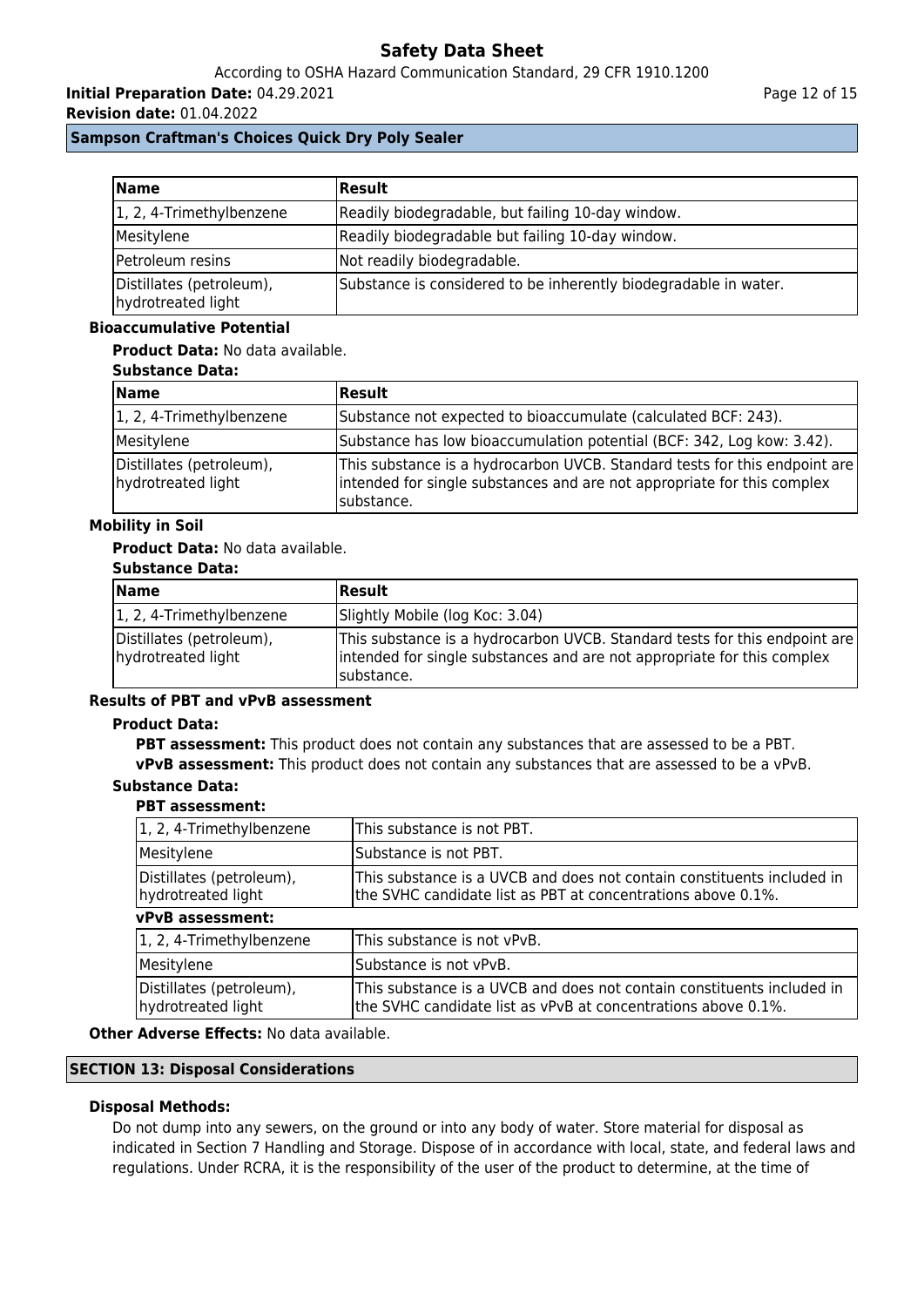According to OSHA Hazard Communication Standard, 29 CFR 1910.1200

**Initial Preparation Date:** 04.29.2021

**Revision date:** 01.04.2022

## **Sampson Craftman's Choices Quick Dry Poly Sealer**

disposal, whether the product meets RCRA criteria for hazardous waste.

## **Contaminated packages:**

Not determined or not applicable.

## **SECTION 14: Transport Information**

## **United States Transportation of Dangerous Goods (49 CFR DOT)**

| UN Number                           | <b>UN1263</b> |
|-------------------------------------|---------------|
| <b>UN Proper Shipping Name</b>      | Paint         |
| UN Transport Hazard Class(es)       |               |
|                                     |               |
| <b>Packing Group</b>                | IШ            |
| <b>Environmental Hazards</b>        | l None        |
| <b>Special Precautions for User</b> | None          |

## **International Maritime Dangerous Goods (IMDG)**

| UN Number                           | UN1263 |
|-------------------------------------|--------|
| UN Proper Shipping Name             | Paint  |
| UN Transport Hazard Class(es)       |        |
|                                     |        |
| <b>Packing Group</b>                | Ш      |
| <b>Environmental Hazards</b>        | l None |
| <b>Special Precautions for User</b> | None   |

## **International Air Transport Association Dangerous Goods Regulations (IATA-DGR)**

| UN Number                           | <b>IUN1263</b> |
|-------------------------------------|----------------|
| <b>UN Proper Shipping Name</b>      | Paint          |
| UN Transport Hazard Class(es)       |                |
| <b>Packing Group</b>                | Ш              |
| <b>Environmental Hazards</b>        | None           |
| <b>Special Precautions for User</b> | l None         |

## **SECTION 15: Regulatory Information**

## **United States Regulations**

**Inventory Listing (TSCA):** All ingredients are listed-active or exempt.

**Significant New Use Rule (TSCA Section 5):** None of the ingredients are listed.

**Export Notification under TSCA Section 12(b):** None of the ingredients are listed.

**SARA Section 302 Extremely Hazardous Substances:** None of the ingredients are listed.

## **SARA Section 313 Toxic Chemicals:**

| $95 - 63$<br>ີ | methylbenzene<br>$. 7.0000 + 0.1000$<br>4-<br>.<br>- | ᆸᇰᄔᄔ |
|----------------|------------------------------------------------------|------|
| CEDCI A.       |                                                      |      |

## **CERCLA:**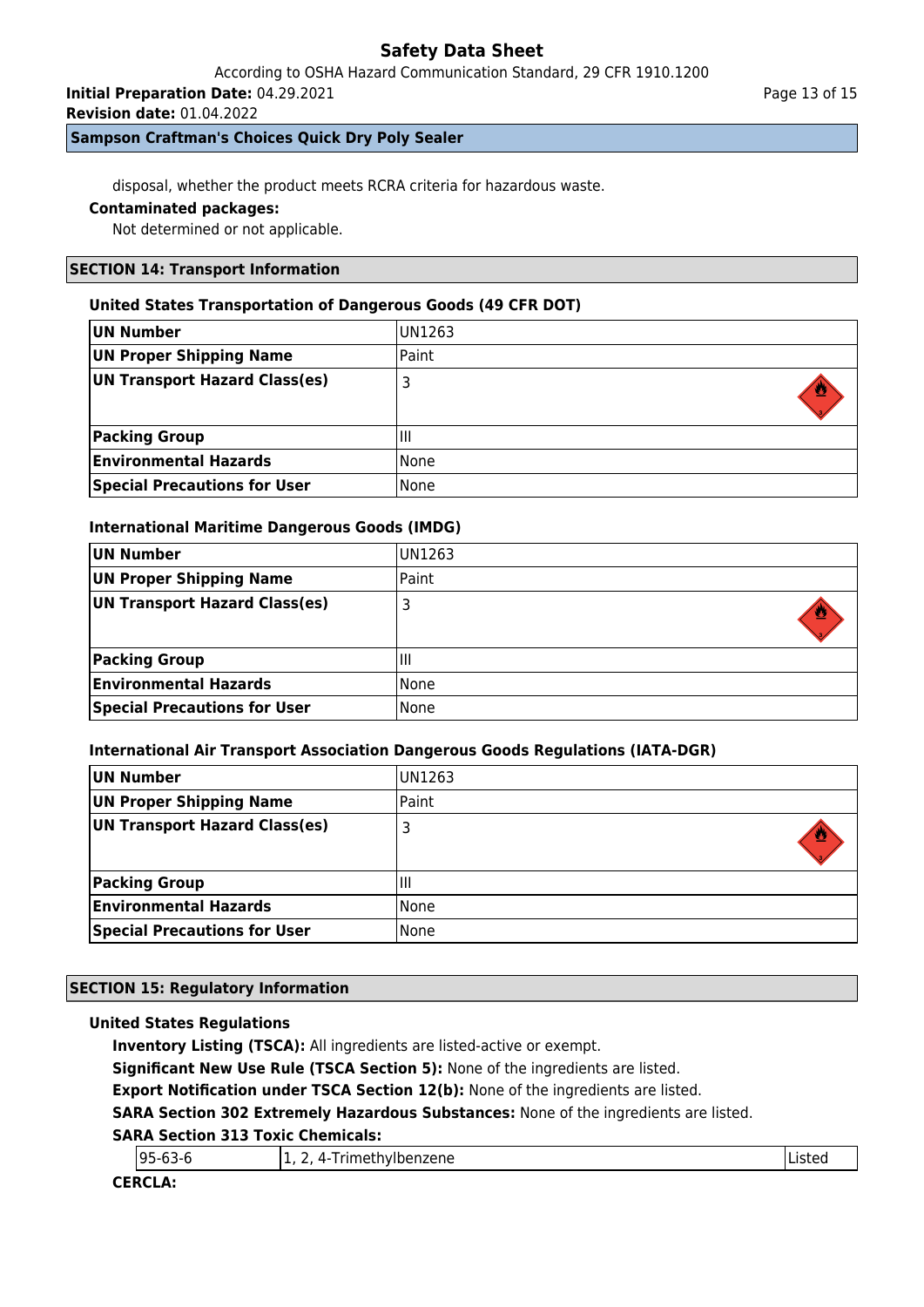## According to OSHA Hazard Communication Standard, 29 CFR 1910.1200

**Initial Preparation Date:** 04.29.2021

**Revision date:** 01.04.2022

## **Sampson Craftman's Choices Quick Dry Poly Sealer**

| 64742-47-8                                                | Distillates (petroleum), hydrotreated light                                    | Listed | 100 lb |
|-----------------------------------------------------------|--------------------------------------------------------------------------------|--------|--------|
| <b>RCRA:</b>                                              |                                                                                |        |        |
| 64742-47-8                                                | Distillates (petroleum), hydrotreated light                                    | Listed | D001   |
|                                                           | Section 112(r) of the Clean Air Act (CAA): None of the ingredients are listed. |        |        |
| <b>Massachusetts Right to Know:</b>                       |                                                                                |        |        |
| 95-63-6                                                   | 1, 2, 4-Trimethylbenzene                                                       |        | Listed |
| 108-67-8                                                  | Mesitylene                                                                     |        | Listed |
| 25551-13-7                                                | Trimethylbenzene                                                               |        |        |
| 64742-47-8                                                | Distillates (petroleum), hydrotreated light                                    |        | Listed |
| 95-63-6                                                   | 1, 2, 4-Trimethylbenzene                                                       |        | Listed |
| <b>New Jersey Right to Know:</b>                          |                                                                                |        |        |
| 95-63-6                                                   | 1, 2, 4-Trimethylbenzene                                                       |        | Listed |
| 108-67-8                                                  | Mesitylene                                                                     |        | Listed |
| 25551-13-7                                                | Trimethylbenzene                                                               |        | Listed |
| 64742-47-8                                                | Distillates (petroleum), hydrotreated light                                    |        | Listed |
| 95-63-6                                                   | 1, 2, 4-Trimethylbenzene                                                       |        | Listed |
| <b>New York Right to Know:</b>                            |                                                                                |        |        |
| $95 - 63 - 6$                                             | 1, 2, 4-Trimethylbenzene                                                       |        | Listed |
| 108-67-8                                                  | Mesitylene                                                                     |        | Listed |
| 25551-13-7                                                | Trimethylbenzene                                                               |        | Listed |
| 64742-47-8<br>Distillates (petroleum), hydrotreated light |                                                                                | Listed |        |
| $95 - 63 - 6$                                             | 1, 2, 4-Trimethylbenzene                                                       |        | Listed |
| Pennsylvania Right to Know:                               |                                                                                |        |        |
| 95-63-6                                                   | 1, 2, 4-Trimethylbenzene                                                       |        | Listed |
| 108-67-8                                                  | Mesitylene                                                                     |        | Listed |
| 25551-13-7                                                | Trimethylbenzene                                                               |        | Listed |
| 64742-47-8                                                | Distillates (petroleum), hydrotreated light                                    |        | Listed |
| 95-63-6                                                   | 1, 2, 4-Trimethylbenzene                                                       |        | Listed |
|                                                           | California Proposition 65: None of the ingredients are listed.                 |        |        |

#### **SECTION 16: Other Information**

# **Abbreviations and Acronyms:** None

## **Disclaimer:**

The information contained herein is based on data considered accurate. However, no warranty is expressed or implied regarding the accuracy of these data or the results to be obtained from the use thereof. Canlak Coatings assumes no responsibility for injury to the vendee or third persons proximately caused by the material if reasonable safety procedures are not adhered to as stipulated in the data sheet. Additionally, Canlak Coatings assumes no responsibility for injury to vendor or third persons proximately caused by abnormal use of the material even if reasonable safety procedures are followed. Furthermore, vendee assumes the risk in his use of the material.

**NFPA:** 1-2-1

**HMIS:** 1\*-2-1 **Initial Preparation Date:** 04.29.2021 **Revision date:** 01.04.2022